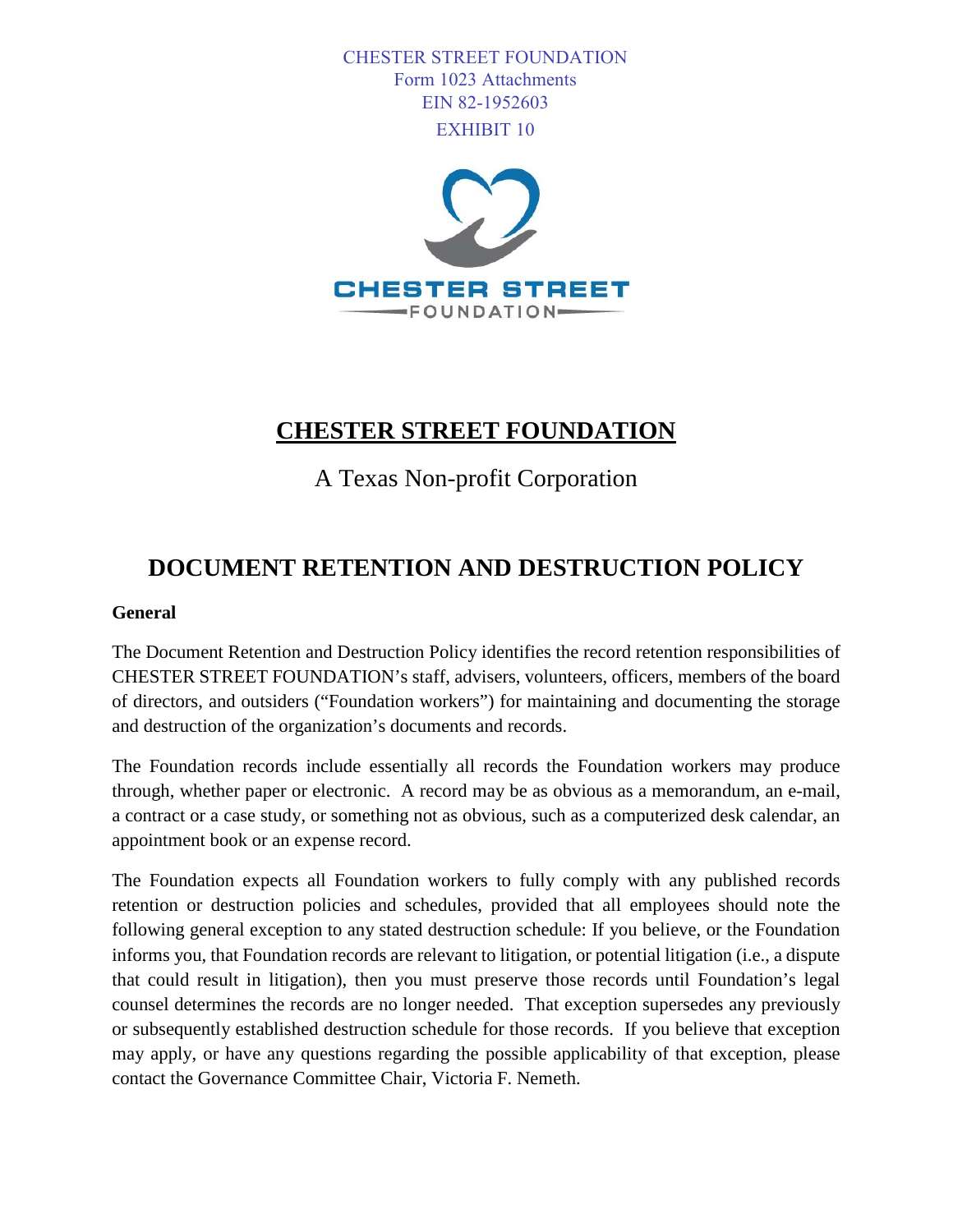From time to time the Foundation establishes retention or destruction policies or schedules for specific categories of records in order to ensure legal compliance, and also to accomplish other objectives, such as preserving intellectual property and cost management. Several categories of documents that bear special consideration are identified below. While minimum retention periods are suggested, the retention of the documents identified below and of documents not included in the identified categories should be determined primarily by the application of the general guidelines affecting document retention identified above, as well as any other pertinent factors.

The Foundation staff, advisers, volunteers, officers, members of the board of directors, committee members and outsiders (independent contractors via agreements with them) are required to honor the following rules:

- (a) Tax Records. The Foundation should retain permanent copies of all tax records. Tax records include, but may not be limited to, documents concerning payroll, expenses, proof of deductions, business costs, accounting procedures, and other documents concerning the Foundation's revenues.
- (b) Audit Records. The Foundation should retain permanent copies of all paper and electronic documents as required to comply with government auditing standards (Single Audit Act).
- (c) Year-End Financial Statements. The Foundation should retain permanent copies of all Year-end financial statements.
- (d) Insurance Records The Foundation should retain permanent copies of all insurance records, current accident reports, claims, policies, and so on (active and expired)
- (e) Employment Records/Personnel Records. State and federal statutes require the Foundation to keep certain recruitment, employment and personnel information. The Foundation should also keep personnel files that reflect performance reviews and any complaints brought against the Foundation or individual employees under applicable state and federal statutes. The Foundation should also keep all final memoranda and correspondence reflecting performance reviews and actions taken by or against personnel in the employee's personnel file. Employment and personnel records should be retained for six years.
- (f) Board and Board Committee Materials. The Foundation should retain permanent copies of all meeting minutes in the Foundation's minute book.
- (g) Press Releases/Public Filings. The Foundation should retain permanent copies of all press releases and publicly filed documents under the theory that the Foundation should have its own copy to test the accuracy of any document a member of the public can theoretically produce against the Foundation.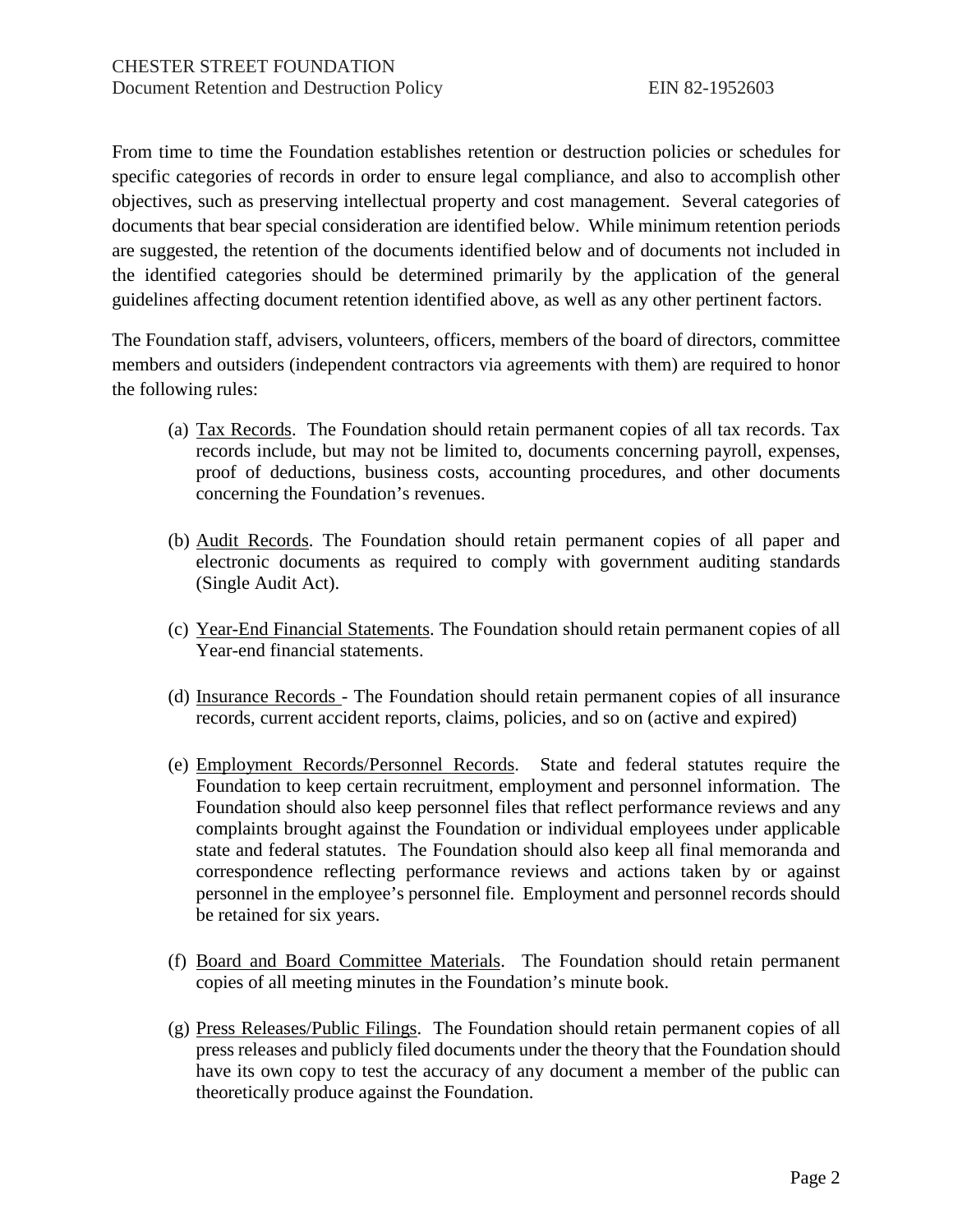- (h) Legal Files. Governance Committee or outside legal counsel should be consulted to determine the retention period of particular documents, but legal documents should generally be maintained for a period of ten years.
- (i) Marketing and Sales Documents. The Foundation should keep final copies of marketing and sales documents for the same period of time it keeps other corporate files, generally three years.

An exception to the three-year policy may be sales invoices, contracts, leases, licenses and other legal documentation. These documents should be kept for at least three years beyond the life of the agreement.

- (j) Development/Intellectual Property and Trade Secrets. The Foundation should retain permanent copies of all development documents are often subject to intellectual property protection in their final form (e.g., patents and copyrights). The documents detailing the development process are often also of value to the Foundation and are protected as a trade secret where the Foundation:
	- (i) Derives independent economic value from the secrecy of the information;
	- (ii) the Foundation has taken affirmative steps to keep the information confidential
- (k) Contracts. Final, execution copies of all contracts entered into by the Foundation should be retained. The Foundation should retain copies of the final contracts for at least four years beyond the life of the agreement, and longer in the case of publicly filed contracts.
- (l) Electronic Mail. E-mail that needs to be saved should be either:
	- (i) printed in hard copy and kept in the appropriate file; or
	- (ii) downloaded to a computer file and kept electronically or on disk as a separate file.
- (m)Paper or electronic documents indicated under the above terms will be transferred and maintained by the Executive Committee and/or the Office of the President;
- (n) No paper or electronic documents will be destroyed or deleted if pertinent to any ongoing or anticipated government investigation or proceeding or private litigation